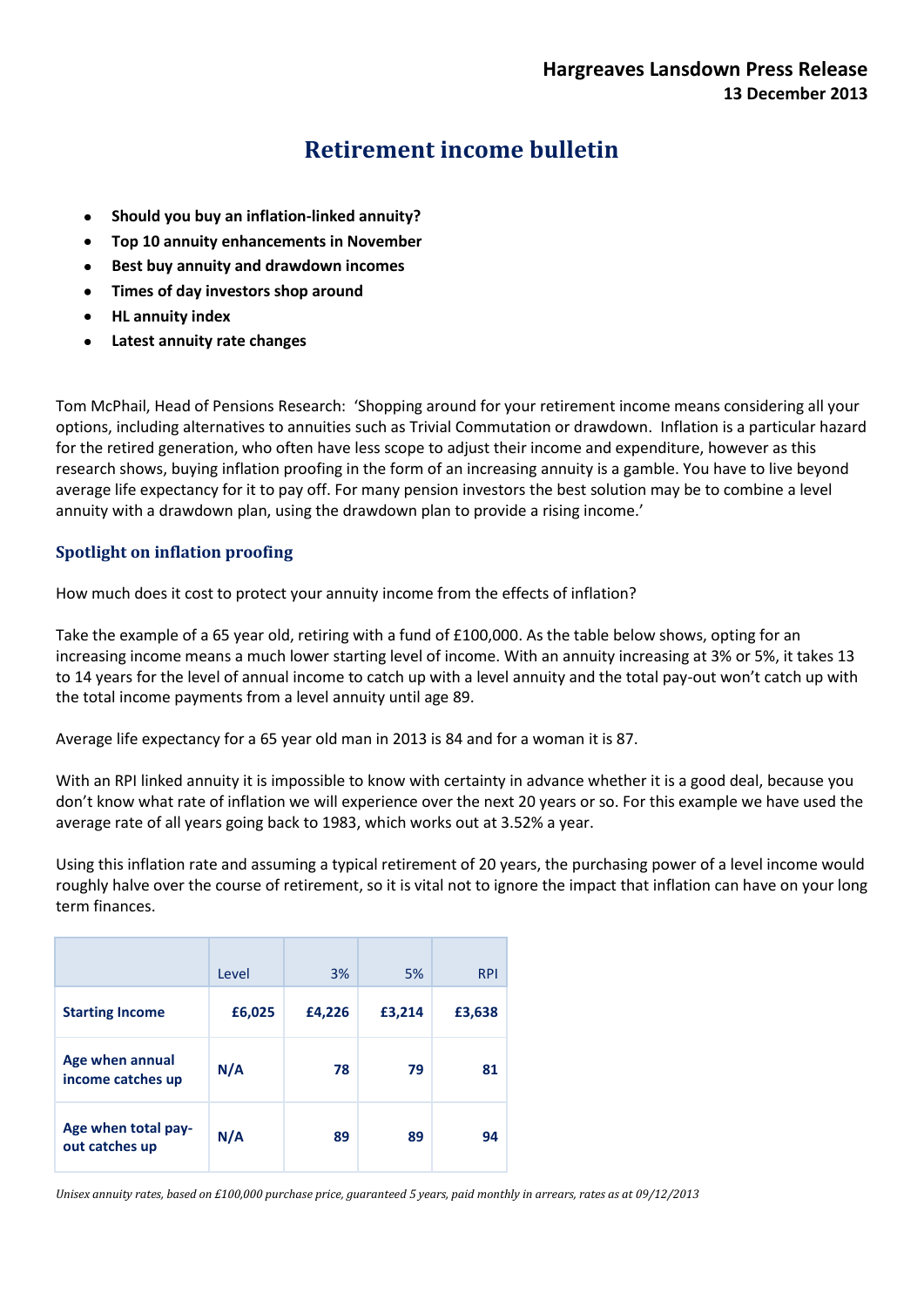## **Top 10 annuity enhancements in November**

Every month we track the best uplifts we manage to achieve for annuity investors, comparing the live enhanced rate quoted with the lowest rate available on the open market (sourc[e www.hl.co.uk,](http://www.hl.co.uk/) 1043 clients analysed, November 2013).

The top ten quotes from November are shown below. Mr B from Surrey added 117% more income to his annuity quote by declaring his health conditions.

| client | % more income per annum, for life | E more income per annum, for<br>life |
|--------|-----------------------------------|--------------------------------------|
| Mr     |                                   |                                      |
| B      | 个 117%                            | £1,916.16                            |
| Mr     |                                   |                                      |
| J      | 个 105%                            | £561.36                              |
| Mr     |                                   |                                      |
| B      | 个 95%                             | £3,183.84                            |
| Mr     |                                   |                                      |
| P      | 个93%                              | £2,438.40                            |
| Mr     |                                   |                                      |
| M      | 个93%                              | £14,907.48                           |
| Mr     |                                   |                                      |
| G      | 个91%                              | £4,392.12                            |
| Mr     |                                   |                                      |
| P      | 个 86%                             | £5,950.80                            |
| Mr     |                                   |                                      |
| B      | 个 86%                             | £12,213.48                           |
| Mr     |                                   |                                      |
| B      | 个 84%                             | £5,290.56                            |
| Mr     |                                   |                                      |
| D      | 个 83%                             | £1,055.64                            |

More details on enhanced annuities are available at [www.hl.co.uk/pensions/annuities/enhanced-annuities](http://www.hl.co.uk/pensions/annuities/enhanced-annuities)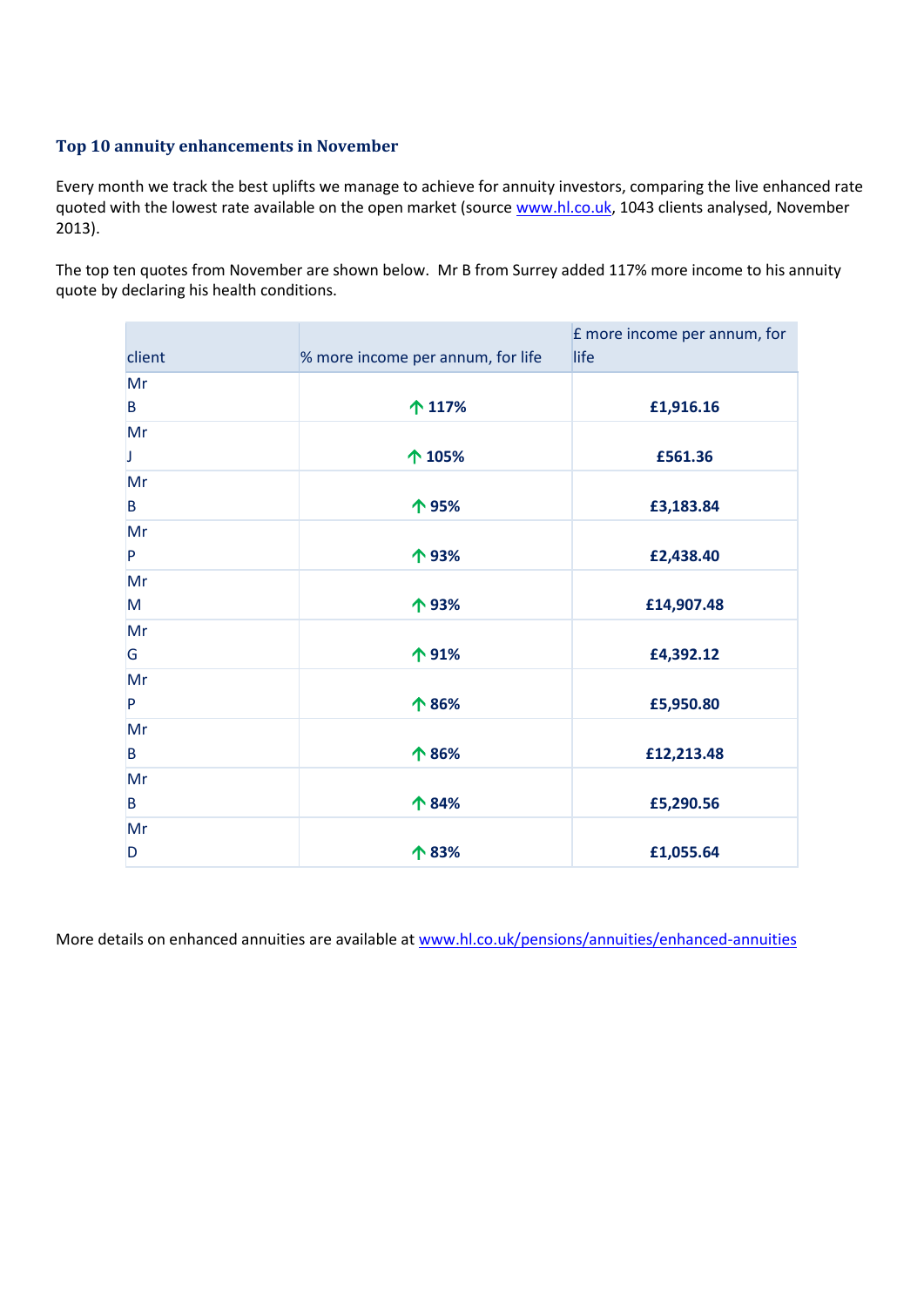## **Current best buy rates for annuities**

The following table shows the best standard annuity rates on offer. These rates do not take any health or lifestyle into account.

| age | Income | Provider                   |
|-----|--------|----------------------------|
| 60  | £5,478 | <b>Legal &amp; General</b> |
| 65  | £6,081 | <b>Legal &amp; General</b> |
| 70  | £6,803 | <b>Canada Life</b>         |

*£100K purchase price, mid postcode, single life, 5 year guarantee, level, paid monthly in advance, unisex rates, as at 5 December 2013*

The latest annuity rates tables are available at [www.hl.co.uk/pensions/annuities/annuity-best-buy-rates](http://www.hl.co.uk/pensions/annuities/annuity-best-buy-rates)

#### **Current drawdown maximum incomes available**

The following table shows the incomes that can be taken for new investors from 1 December 2013 (unchanged from November).

|     | October limits for income drawdown |         |                   |
|-----|------------------------------------|---------|-------------------|
| age | Max capped<br>drawdown             | Minimum | Flexible drawdown |
| 60  | £6360                              | nil     | unlimited         |
| 65  | £7080                              | nil     | unlimited         |
| 70  | £8280                              | nil     | unlimited         |

*£100K purchase price, unisex rates for December 2013*

### **What time of day do people shop around?**

The following analysis shows the open market option is a 24 hour activity. We have clients using our website all through the night. The blue figures are quotes we've run for clients, over the phone or by post. The yellow figures show the clients who are using our website.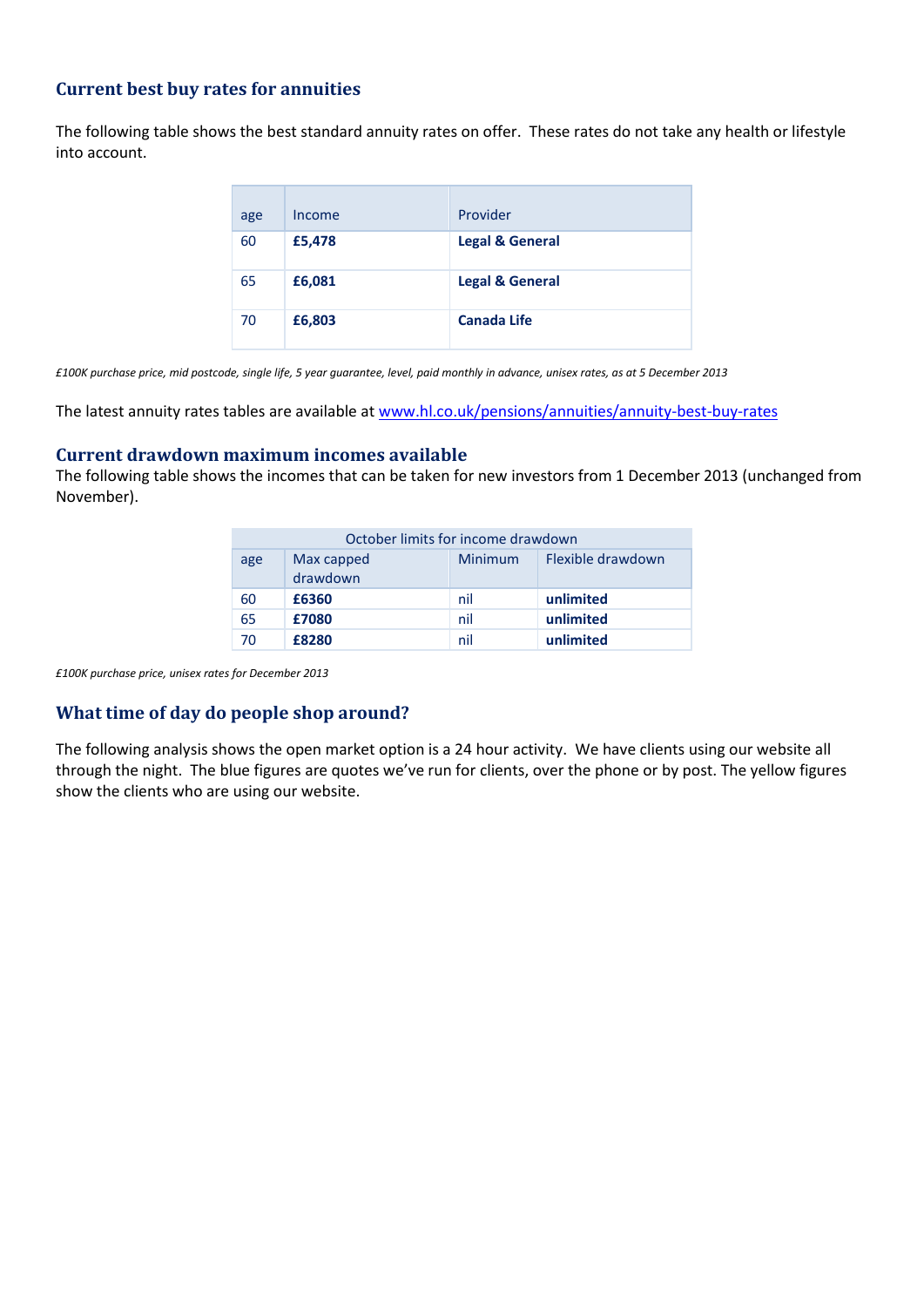

## **Most recent annuity index**

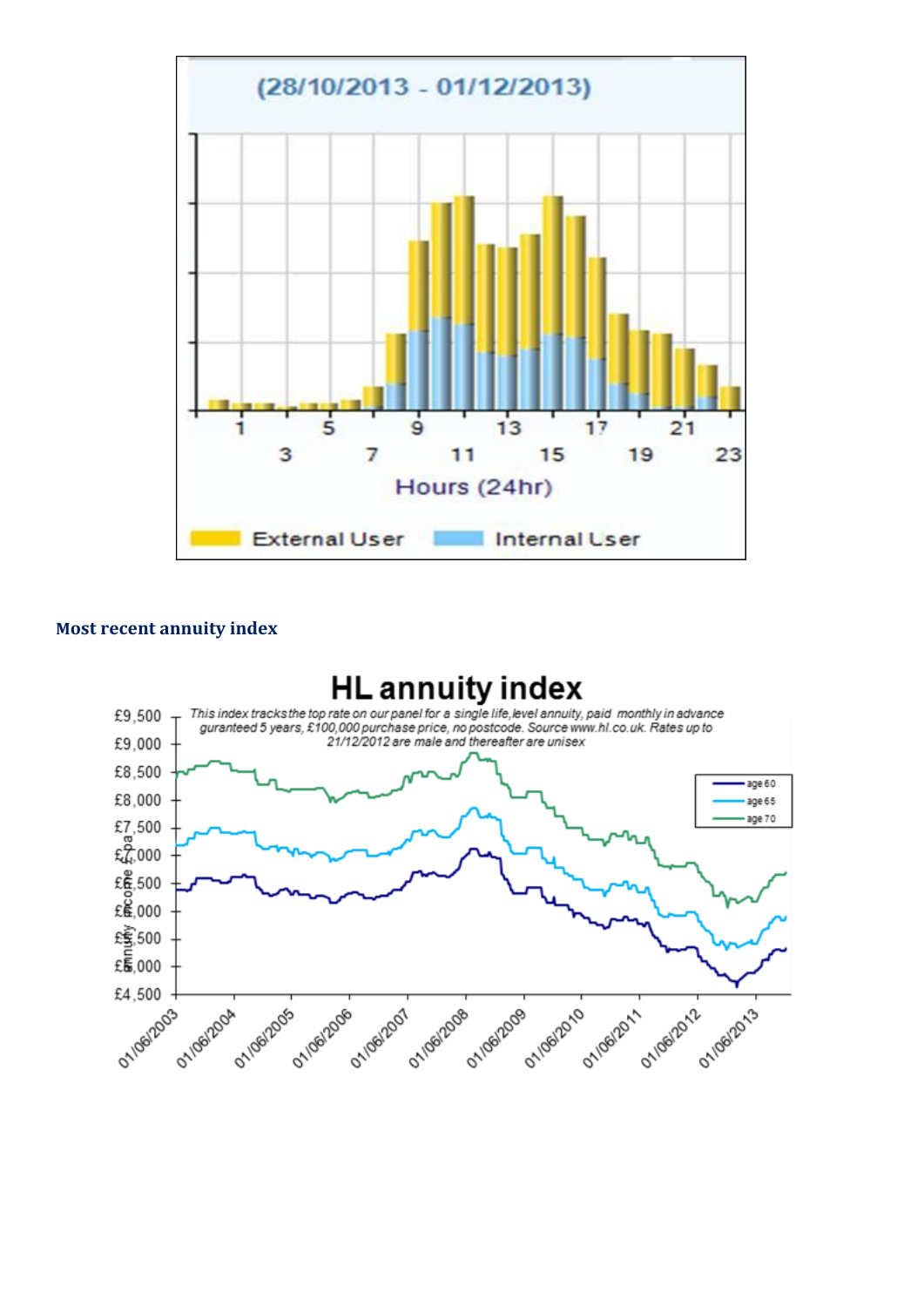## **Most recent annuity rate changes**

| Annuity provider                    | Date of change                                                                                                                                                                                                                         | Change          |
|-------------------------------------|----------------------------------------------------------------------------------------------------------------------------------------------------------------------------------------------------------------------------------------|-----------------|
| AVIVA                               | 3 December 2013                                                                                                                                                                                                                        | O Mixed         |
|                                     | 21 November 2013                                                                                                                                                                                                                       | + Mored         |
|                                     | 5 November 2013                                                                                                                                                                                                                        | the Mored       |
|                                     | 28 November 2013                                                                                                                                                                                                                       | T Up            |
| Canada Life <sup>®</sup>            | 15 November 2013                                                                                                                                                                                                                       | <sup>t</sup> Up |
|                                     | 1 November 2013                                                                                                                                                                                                                        | <b>Osxit O</b>  |
|                                     | 22 October 2013                                                                                                                                                                                                                        | <b>Down</b>     |
| HODGE<br>LIFETIME                   | 23 July 2013                                                                                                                                                                                                                           | <sup>t</sup> Up |
|                                     | 12 July 2013                                                                                                                                                                                                                           | T Up            |
|                                     | 26 November 2013                                                                                                                                                                                                                       | <b>Down</b>     |
| <b>The just retirement</b>          | 9 November 2013                                                                                                                                                                                                                        | T Up            |
|                                     | 19 October 2013                                                                                                                                                                                                                        | <sup>1</sup> Up |
|                                     | 4 December 2013                                                                                                                                                                                                                        | + Up            |
| <b>LIVERPOOL</b><br><b>VICTORIA</b> | 28 November 2013                                                                                                                                                                                                                       | <b>Hildred</b>  |
|                                     | 11 November 2013                                                                                                                                                                                                                       | T Up            |
|                                     | 5 December 2013                                                                                                                                                                                                                        | O Mixed         |
|                                     | 4 November 2013                                                                                                                                                                                                                        | <sup>t</sup> Up |
|                                     | 16 October 2013<br>27 August 2013<br>4 July 2013<br>26 June 2013<br>28 November 2013<br>21 June 2013<br>17 May 2013<br>29 November 2013<br>13 November 2013<br>25 October 2013<br>5 November 2013<br>23 October 2013<br>2 October 2013 | <sup>t</sup> Up |
|                                     |                                                                                                                                                                                                                                        | + Up            |
| mgmadvantage                        |                                                                                                                                                                                                                                        | <sup>+</sup> Up |
|                                     |                                                                                                                                                                                                                                        | t Up            |
|                                     |                                                                                                                                                                                                                                        | <b>Down</b>     |
| partnership                         |                                                                                                                                                                                                                                        | t Up            |
|                                     |                                                                                                                                                                                                                                        | t Up            |
|                                     |                                                                                                                                                                                                                                        | <sup>t</sup> Up |
|                                     |                                                                                                                                                                                                                                        | T Up            |
| PRUDENTIAL                          |                                                                                                                                                                                                                                        | + Mixed         |
|                                     |                                                                                                                                                                                                                                        | <b>Down</b>     |
| <b>Standard Life</b>                |                                                                                                                                                                                                                                        | <b>Down</b>     |
|                                     |                                                                                                                                                                                                                                        | Down            |

The latest changes can be found at<http://www.hl.co.uk/pensions/annuities/annuity-providers-income-history>